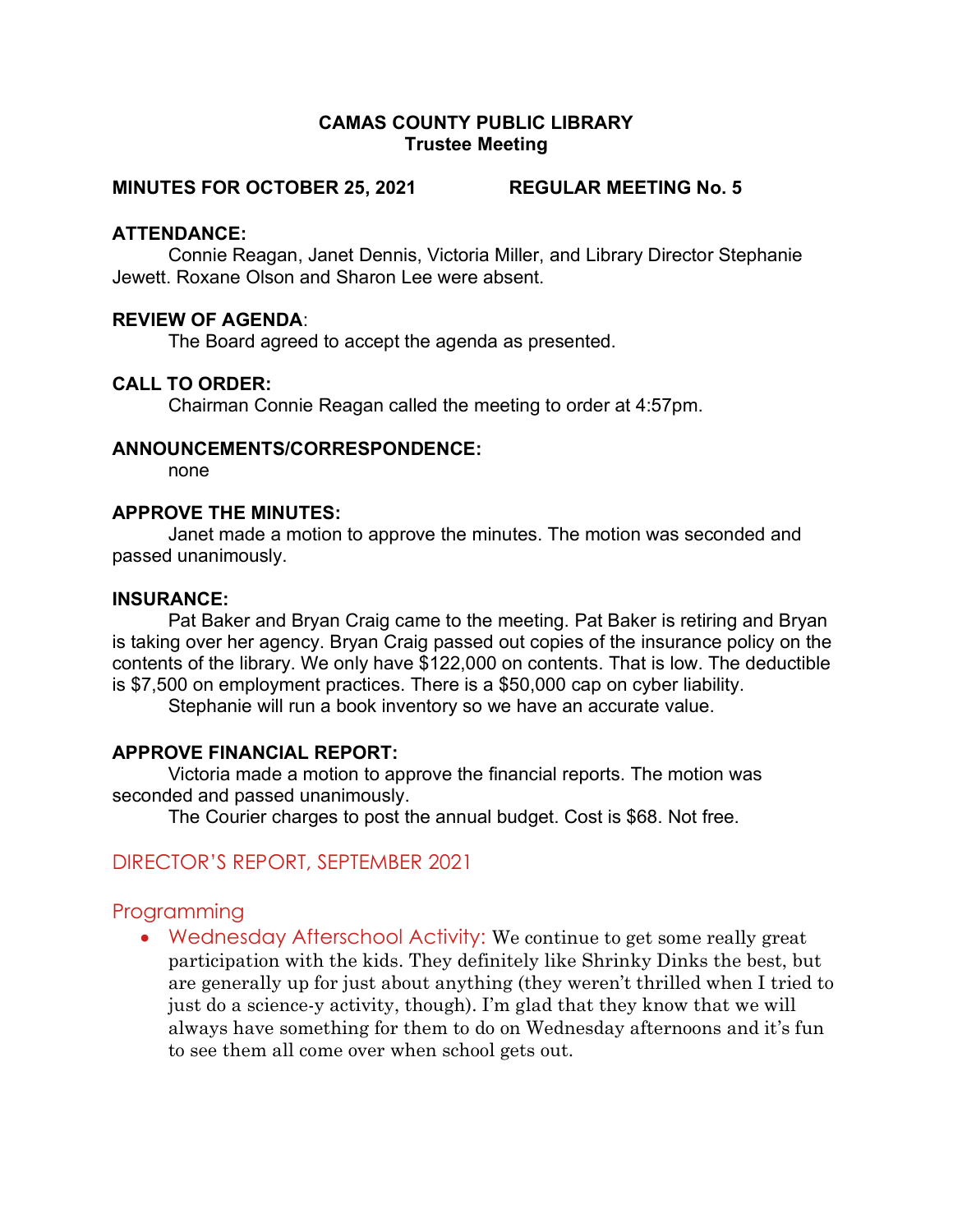- Book Discussion Group: We all read books with a School theme and all picked very different titles. It was a good discussion. This is a great group.
- Storytime: I was a bit worried because our regulars all started Kindergarten that we wouldn't have anyone come- but that first week we had 11 people (including moms)! We haven't had them all back at the same time since, although we are continuing to usually see good numbers. Baby story time isn't as populous, but we do have one mom/baby who come nearly every week and the mom told me how much she appreciates that we offer this program, so we will carry on, even if we don't get more people. We have had others come, just never all on the same day. The Worrela because our regulars an startied Knew the energy of the anyone come- but that first week we had 11 people<br>
(e haven't had them all back at the same time since,<br>
tive do have one mom/haby who come nearly every that we would in that we have any one one- but that there we had 11 people<br>
(including moms)! We haven't had them all back at the same time since,<br>
although we are continuing to usually see good numbers. Baby story time<br>

# Professional Contacts

|                                     | although we are continuing to usually see good numbers. Baby story time<br>isn't as populous, but we do have one mom/baby who come nearly every week<br>and the mom told me how much she appreciates that we offer this program,<br>so we will carry on, even if we don't get more people. We have had others<br>come, just never all on the same day.                                          |                 |                 |                                                        |                 |                  |                  |                 |                  |     |                  |                  |             |                       |
|-------------------------------------|-------------------------------------------------------------------------------------------------------------------------------------------------------------------------------------------------------------------------------------------------------------------------------------------------------------------------------------------------------------------------------------------------|-----------------|-----------------|--------------------------------------------------------|-----------------|------------------|------------------|-----------------|------------------|-----|------------------|------------------|-------------|-----------------------|
| <b>Professional Contacts</b>        | On September 1 we hosted the monthly MVLS (Magic Valley Library<br>Services I think?) meeting. We only had 2 librarians come join me in person,<br>but we did have a Zoom set up so we were joined virtually by 3 others, plus a<br>presenter. It was a good meeting, and I'd like to be able to host again. People<br>are always impressed with our little library and I'm pretty proud of it! |                 |                 |                                                        |                 |                  |                  |                 |                  |     |                  |                  |             |                       |
| <b>Usage Stats</b>                  |                                                                                                                                                                                                                                                                                                                                                                                                 |                 |                 |                                                        |                 |                  |                  |                 |                  |     |                  |                  |             |                       |
|                                     |                                                                                                                                                                                                                                                                                                                                                                                                 |                 |                 | Septer Octobe Novemb Decem January Februar March April |                 |                  |                  |                 |                  | May | June             | July             | August Sept |                       |
| Door Count                          | Adult                                                                                                                                                                                                                                                                                                                                                                                           | 162             | 369             | 168                                                    | 425             | 353              | 531              | 863             | 746              | 799 | 487              | 815              | 735         |                       |
|                                     | Juvenile*                                                                                                                                                                                                                                                                                                                                                                                       |                 |                 |                                                        |                 |                  |                  |                 |                  |     |                  |                  |             |                       |
| <b>Circulation</b>                  | Audiobooks                                                                                                                                                                                                                                                                                                                                                                                      |                 | 15              |                                                        |                 |                  |                  |                 |                  |     |                  |                  |             |                       |
|                                     | Video-Adult                                                                                                                                                                                                                                                                                                                                                                                     |                 | $\overline{29}$ | 9                                                      | 46              |                  | 97               | 59              |                  | 77  | $\overline{23}$  | 50               |             |                       |
|                                     | Video- Juvenile                                                                                                                                                                                                                                                                                                                                                                                 | 13              | 28              | 8                                                      | 51              |                  | 60               | 49              |                  | 55  | 29               | 23               | 16          |                       |
|                                     | <b>Books-Adults</b>                                                                                                                                                                                                                                                                                                                                                                             | 5               | 2               | 82                                                     | 149             | $\overline{126}$ | 5                | 167             | $\overline{122}$ | 102 | 118              | $\overline{131}$ | 157         |                       |
|                                     | <b>Books-Juvenile</b>                                                                                                                                                                                                                                                                                                                                                                           | 94              | 33              | 116                                                    | 155             | 134              | $\overline{125}$ | 161             | 180              | 81  | 31               | 207              | 144         |                       |
|                                     | Magazines                                                                                                                                                                                                                                                                                                                                                                                       |                 |                 |                                                        |                 |                  |                  |                 |                  |     |                  |                  |             |                       |
|                                     | E-Books                                                                                                                                                                                                                                                                                                                                                                                         |                 | 53              | 36                                                     |                 |                  |                  |                 |                  | 63  | 47               | 58               |             | 49                    |
|                                     | <b>ILLs Borrowed</b>                                                                                                                                                                                                                                                                                                                                                                            |                 |                 |                                                        |                 |                  |                  |                 |                  |     |                  |                  | 21          |                       |
|                                     | ILLs Loaned                                                                                                                                                                                                                                                                                                                                                                                     |                 |                 |                                                        |                 |                  |                  |                 |                  |     |                  |                  |             | 10                    |
| Computer Use                        | Adult                                                                                                                                                                                                                                                                                                                                                                                           |                 |                 |                                                        |                 |                  |                  |                 |                  |     |                  | 21               | 14          |                       |
|                                     | Juvenile                                                                                                                                                                                                                                                                                                                                                                                        |                 |                 | 22                                                     | 26              |                  |                  | 15              | 35               | 63  | 21               | 84               |             | 89                    |
| <b>New Patrons</b>                  | Adult                                                                                                                                                                                                                                                                                                                                                                                           |                 |                 |                                                        |                 |                  |                  |                 |                  |     |                  |                  |             |                       |
|                                     | Juvenile                                                                                                                                                                                                                                                                                                                                                                                        |                 |                 |                                                        |                 |                  |                  |                 |                  |     |                  |                  |             |                       |
| Program Attendance                  | Adult                                                                                                                                                                                                                                                                                                                                                                                           |                 |                 |                                                        |                 |                  |                  |                 |                  |     |                  |                  |             |                       |
|                                     | Juvenile                                                                                                                                                                                                                                                                                                                                                                                        |                 |                 |                                                        |                 |                  | 25               | 36              |                  | 52  | 50               | 58               | 28          |                       |
| Other programs                      | Knitters                                                                                                                                                                                                                                                                                                                                                                                        |                 |                 |                                                        |                 |                  |                  |                 |                  | 20  |                  | 10               | 25          |                       |
|                                     | Passive programming                                                                                                                                                                                                                                                                                                                                                                             |                 |                 | 25                                                     | 35              |                  |                  | 20              | 7                |     |                  |                  |             |                       |
|                                     | Summer Reading                                                                                                                                                                                                                                                                                                                                                                                  |                 |                 |                                                        |                 |                  |                  |                 |                  |     |                  |                  |             |                       |
| <b>Materials Additions</b>          | Adult                                                                                                                                                                                                                                                                                                                                                                                           | 37              | 25              | 32                                                     | 28              |                  | 22               | 27              | 22               |     | 20               | 28               |             | 32                    |
|                                     | Juvenile                                                                                                                                                                                                                                                                                                                                                                                        | 8               | $\overline{38}$ | 18                                                     | 10 <sup>1</sup> | $\overline{21}$  |                  | 17              | 96               |     | $\overline{118}$ | 16               |             | $\overline{36}$       |
|                                     | Teen                                                                                                                                                                                                                                                                                                                                                                                            | 13 <sup>l</sup> |                 |                                                        |                 |                  |                  |                 | 9                |     |                  |                  |             | 4                     |
|                                     |                                                                                                                                                                                                                                                                                                                                                                                                 |                 |                 |                                                        | 21              |                  | $\overline{23}$  | $\overline{30}$ | 27               | 28  | $\overline{24}$  | 15               |             | 28                    |
|                                     |                                                                                                                                                                                                                                                                                                                                                                                                 |                 |                 |                                                        |                 |                  |                  |                 |                  |     | 35               | 63               |             |                       |
| <b>Equipment Usage</b>              |                                                                                                                                                                                                                                                                                                                                                                                                 |                 |                 |                                                        |                 |                  |                  |                 |                  |     |                  |                  |             |                       |
| Kanopy<br><b>Meeting Room Usage</b> |                                                                                                                                                                                                                                                                                                                                                                                                 | 57              | 63<br>$\Omega$  | 10                                                     | 11              |                  | 13               | 30              | 7                | 9   |                  | $\overline{22}$  |             | 44<br>$\overline{13}$ |

# Usage Stats